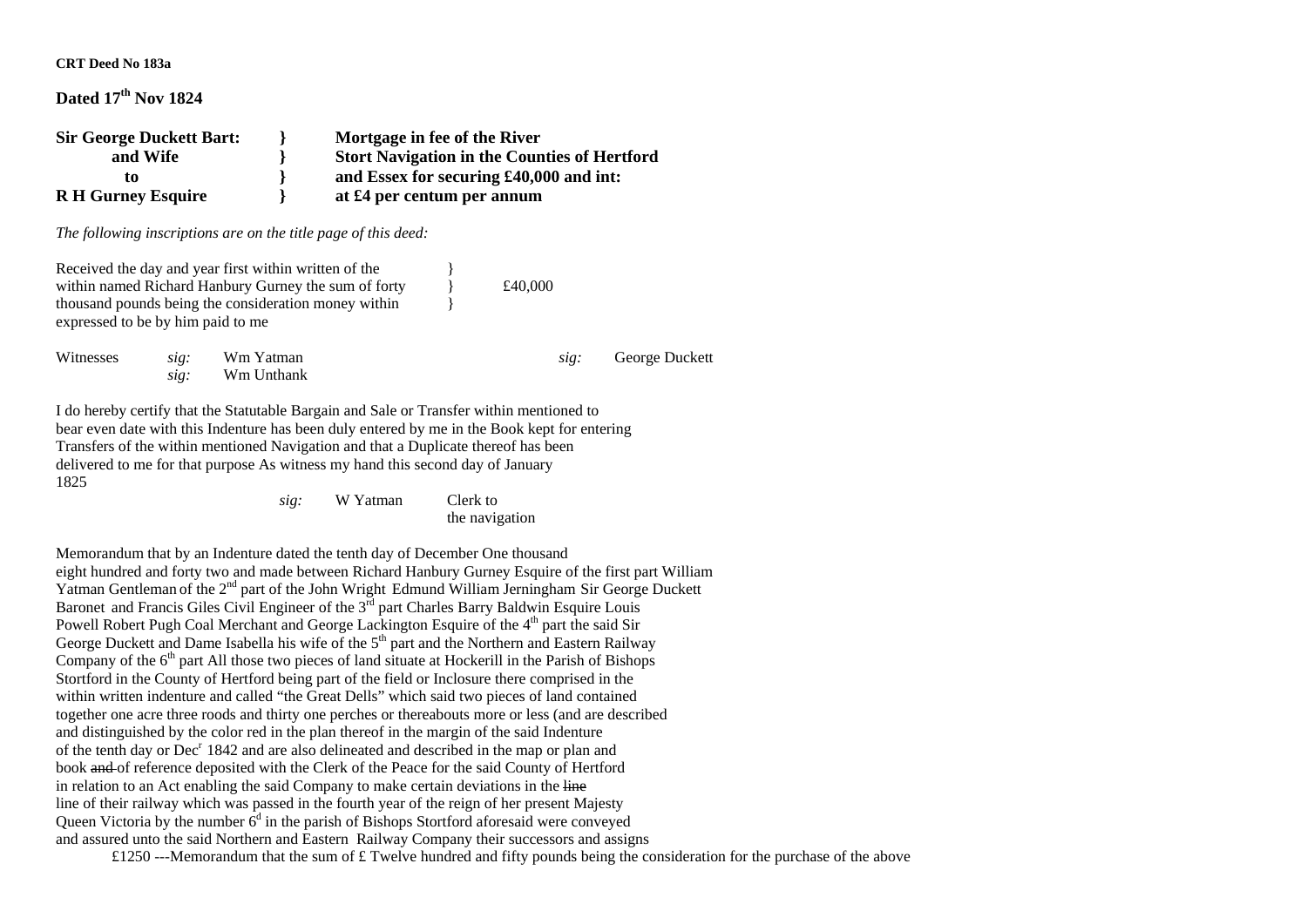mentioned Land and was was *(sic)* this day paid to me in part satisfaction of the principal sum of £40,000 secured by the within written Indenture Dated this 19<sup>th</sup> day of December 1842 *sig:* R H Gurney

Memorandum that by an Indenture bearing date the  $16<sup>th</sup>$  day of February 1843 made between John Wright Esq<sup>re</sup> Edmund William Jerningham Esq<sup>re</sup> Sir George Duckett B<sup>t</sup> and Francis Giles  $\text{Esq}^{\text{re}}$  of the first part the within named Richard Hanbury Gurney of the  $2^{\text{nd}}$  part William Yatman Gent<sup>n</sup> of the 3<sup>rd</sup> part Frederick Chaplin Frederick Woodham Nash and Charles Nash Tanners and Copartners of the  $4<sup>th</sup>$  part and Frederick John Nash Common Brewer of the  $5<sup>th</sup>$  part The piece or parcel of ground in the Plan in the margin of the said Indenture marked with the letter B and denoted by a Red Color *(sic)* containing by admeasurement 16 perches abutting west on the River Stort and east on premises of the said parties thereto of the fourth part which adjoined the Northern and Eastern Railway north on a piece or parcel of ground the property of the said parties thereto of the first part containing 6 perches on the said plan marked with the letter A and south on other land of the said parties thereto of the fourth part And also the other piece or parcel of ground on the said Plan marked with the letter C and denoted by a yellow color containing by adm<sup>t</sup> 3 perches abutting north and west on the high road from London to Hockerill south on other land of the said parties thereto of the  $1<sup>st</sup>$  part and east on land of the said parties thereto of the 4<sup>th</sup> part And also a Right of Foot horse and Carriage way at all times thereafter along and over the said piece of ground Marked A in the said plan All which said premises are situate in the Parish of Bishop Stortford and formed part of the hereditaments comprised in and conveyed by the within written Indenture were conveyed to uses in favour of the said Fredk Chaplin Fredk Woodham Nash and Chas Nash their Heirs and Assigns

£100 Memorandum the  $3<sup>rd</sup>$  March 1843 that the sum of One Hundred Pounds was this day paid to me in further part satisfaction of the principal sum of £40,000 secured by the within written Indenture *sig:* R H Gurney

This Indenture made the seventeenth day of November in the year of our Lord one thousand eight hundred and twenty four Between Sir George Duckett of Cheshunt in the County of Herts Baronet and Dame Isabella his wife of the one part and Richard Hanbury Gurney of Keswick in the County of Norfolk Esquire of the other part **Whereas** by an Act of Parliament made and passed in the sixth year of the reign of his late Majesty King George the third intitled "An act for making and continuing navigable the River Stort in the Counties of Hertford and Essex" after reciting that a by an act passed in the thirty second year of the reign of his then late Majesty King George the second intitled "An act for making the river Stort navigable in the Counties of Hertford and Essex from the new Bridge in the town of Bishop Stortford into the River Lee near a place called the Rye in the County of Hertford" it was enacted that the several persons in the said act named should be Commissioners for making the same river Stort navigable and for putting the said act in execution by such ways and means in such manner and with such powers and authorities vested in them the said commissioners for that aim and purpose as in the last mentioned act were given and directed **And** after further writing that after passing the last mentioned act the said Commissioners had in pursuance thereof had several meetings in order to put the same in execution but from the difficulty of procuring the loan of a sufficient sum of money upon the security in the said act provided for carrying on and compleating the said navigation and from other causes of impediment appearing to the said Commissioners no progress had thitherto been made to effect the said Navigation and the said Act had proved wholly ineffectual for that purpose And after further reciting that a proposal had been made to the said Commissioners by Charles Dingley of Hampstead in the County of Middlesex Esquire on the behalf of himself and of George Jackson Esquire (afterwards Sir George Jackson and subsequently Sir George Duckett Baronet the deceased father of the said Sir George Duckett the party hereto) and William Masterman Esquire that in case the said Commissioners would concur in the obtaining another act of parliament whereby the said Charles Dingley George Jackson and William Masterman should be invested with such powers and authorities as thereinafter mentioned and that such tolls and duties as therein after enumerated should be vested in them the said Charles Dingley George Jackson and William Masterman their heirs and assigns as a consideration that they the said Charles Dingley George Jackson and William Masterman would undertake at their own expense (Exempt from all expenses theretofore incurred) and risque the making supporting maintaining and rendering effectual the said Navigation in such complete and substantial manner and subject to such methods and restrictions as were contained in the said former and that present act and that the said navigation should be so perfected within five years after the passing of the act now in recital and after further reciting that the said Commissioners being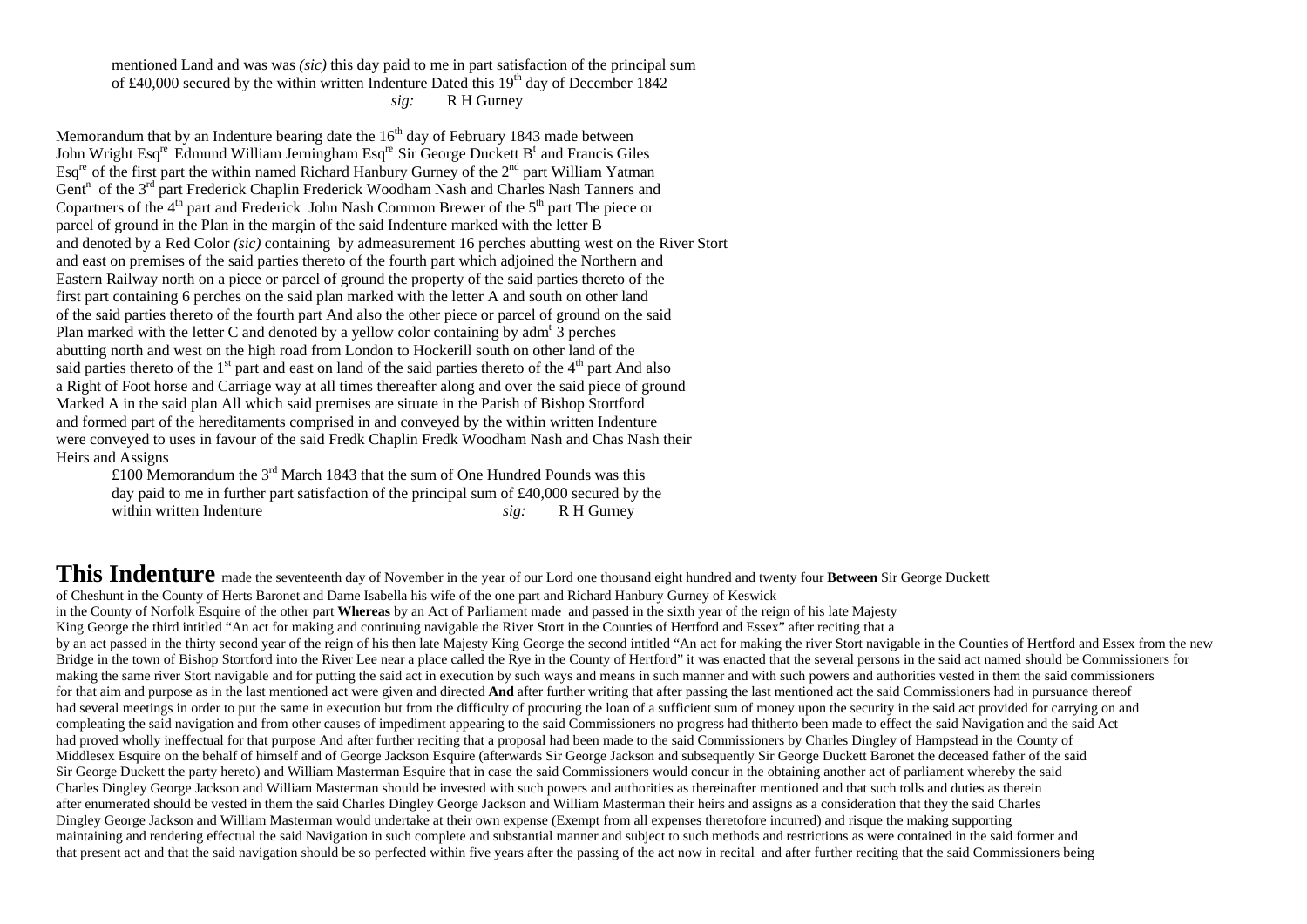of opinion that the said act therein recited as it then stood could not be carried into execution or the said navigation otherwise effected than by private undertaking and having duly considered the said proposal had approved thereof and agreed to concur with the said Charles Dingley George Jackson and William Masterman in obtaining the said act of parliament to effectuate the said proposal and undertaking It was therefore by the now reciting act among other things enacted that the said Charles Dingley George Jackson and William Masterman their heirs and assigns should be and were thereby nominated and appointed undertakers of the said navigation and were thereby authorized and empowered and should have full power and Authority by virtue of the act now in recital at their own costs and charges and risque and for their own benefit by themselves their deputies agents officers workmen servants and assistants to make and keep the river Stort navigable for boats and other vessels from the river Lee near a place called the Rye to or near a certain Mill called the Town Mill in Bishop Stortford aforesaid by such ways and means in such manner and with such powers and authorities vested in them for that end and purpose as in the said act now in recital expressed or mentioned And it was thereby further enacted that it should and might be lawful to and for the said undertakers their heirs or assigns or such person or persons as they or any two of them should for that purpose appoint and no others from time to time and at all times thereafter to ask demand recover and take to and for the proper use and behoof of them the said undertakers their heirs or assigns in respect of their charges and expenses aforesaid for all and every or any goods wares merchandizes commodities and other things whatsoever that should be carried or conveyed in any boat barge or other vessel upon to or from any part of the said River Stort between the said river Lee and to or near the said town Mill in Bishop Stortford aforesaid such rates and duties for the same over and besides what should or might be paid for the freight thereof as the said undertakers their heirs or assigns should think fit not exceeding the several rates and duties therein and hereinafter mentioned that is to say for every quarter of wheat rye beans or peas six pence for every quarter of malt or oats four pence for every quarter of barley or any other sort of grain not before enumerated five pence for every sack of meal or flour containing five bushels four pence for every chaldron of coals culm or cinders two shillings and sixpence and so in proportion for any greater or less quantities of the goods and commodities aforesaid for every chaldron of lime two shillings and six pence and so in proportion for any greater or less quantity than a chaldron for every ton of oil cakes malt-dust pigeon-dung or other manure of any kind whatsoever the sum of one shilling and six pence and so in proportion for any greater or less quantity than a Ton and for every ton of goods wares merchandizes or other commodities whatsoever not before enumerated two shillings and sixpence and so in proportion for

## **any greater** or less weight than a ton the same rates and duties to be paid at such place or places near the said River and in such

manner as the said undertakers their heirs and assigns or any two of them should think fit and powers are by the said Act

now in recital given to the said undertakers their heirs and assigns to sue for and compel payment of the tolls rates and

duties aforesaid in case of refusal neglect or denial of payment thereof And it was thereby further enacted that for the more easy and effectual execution of that act such part of the said river as was thereby intended to be made navigable should for the purpose therein aforesaid be deemed and taken to be within the said County of Essex And it was thereby further enacted that it should and might be lawful to and for the said Undertakers to raise and contribute equally among themselves a competent sum of money for making the said river Stort navigable from the said river Lee to or near the said town Mill of Bishop Stortford aforesaid and for the other purposes of the said act and that the same should be divided into three equal shares and no proprietor in such navigation should be a proprietor of less than one share **And** it was thereby further enacted that the said three shares should be and were thereby vested in the said undertakers their heirs and assigns as in the nature of a tenancy in common to their and every of their proper use and behoof and they the said undertakers their heirs and assigns should be entitled to the entire and neat distribution of one third part of the said profits and advantages that should and might arise and accrue by means of the sum and sums of money to be collected raised levied or recovered by authority of the said act and such share and shares should be vested in the said undertakers their heirs and assigns respectively as real estates and should be bargained and sold aliened and disposed of as such from time to time by the owners and proprietors thereof for the time being by an instrument in writing under their respective hands and seals signed sealed and delivered in the presence of and attested by two or more witnesses of the form tenor or effect following (that is to say) "I, A B in consideration of *(space)* paid to me by CD so hereby bargain sell and transfer unto the said C D his heirs and assigns *(space)* of the undertaking of the navigation of the river Stort in the Counties of Hertford and Essex subject to such terms and conditions as I hold the same immediately before the execution hereof And I the said C D do hereby agree to accept the same (space) subject to the same terms and conditions And it was thereby further enacted and declared that for the security as well of the said purchasers as of the said undertakers such instrument or writing of Sale and also a duplicate or counterpart thereof should be executed both by the seller and purchaser thereof and should be delivered to the clerk or clerks provided by the said undertakers for the time being to be filed and kept for the use of the undertakers and until such duplicate or counterpart should be so delivered such purchaser or purchasers should have no part or share of the profits of the said navigation paid unto him her or them and such clerk or clerks was or were thereby required to enter such Duplicate or Counterpart in a book or books to be kept for that purpose **And whereas** by divers undue conveyances and other acts and assurances in the law the said shares of the said Charles Dingley and William Masterman of and in the said navigation and undertaking became well and effectively vested in the said George Duckett the father and he the same Sir George Duckett thereby became avised or possessed of the whole of the said undertaking navigation and hereditaments and of the whole benefit thereof **And whereas** the said Sir George Duckett the father by his last will and testament in writing bearing date the twentieth day of October in the year one thousand eight hundred and twenty and duly executed by him and attested in such manner as the law requires for rendering valid devises of real estates after bequeathing certain pecuniary legacies which he directed should be paid out of his personal estate gave and bequeathed unto his son the said Sir George Duckett party hereto all other his estates and effects both real and personal **To hold** the same unto his said son his heirs executors administrators and assigns respectively according to the tenure and nature of the same estates and the said testator having afterwards died without revoking or altering his said will the same was duly proved by the said Sir George Duckett party hereto the sole executor thereof on the thirty first day of December in the year one thousand eight hundred and twenty two in the prerogative Court of the Archbishop of Canterbury **And whereas** the said Sir George Duckett party hereto having occasion for the sum of forty thousand pounds hath requested the said Richard Hanbury Gurney to lend him the same which the said Richard Hanbury Gurney hath agreed to do upon having the said sum with interest for the same secured by a mortgage of the aforesaid navigation and hereditaments and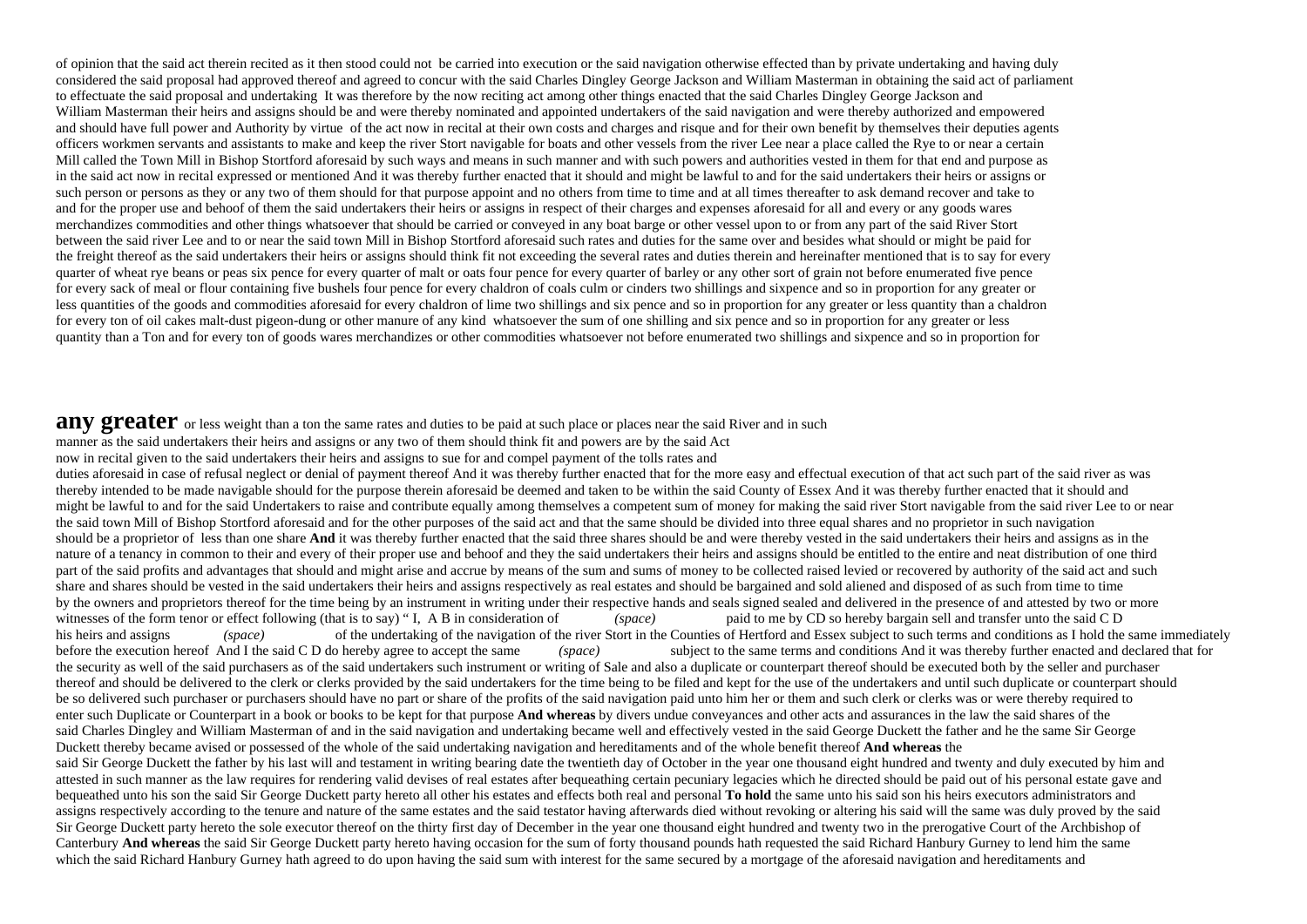premises **And whereas** upon the treaty for the loan of the said sum of forty thousand pounds it was agreed that the said Sir George Duckett party hereto should convey the said navigation to the which the said Richard Hanbury Gurney by an instrument of writing in the form prescribed by the aforesaid recited act in that behalf and that after the execution thereof the said Sir George Duckett party hereto should execute unto the said Richard Hanbury Gurney a confirmation of the said navigation and everything thereunto belonging so as effectually to charge the same by way of mortgage with the payment of the said sum of forty thousand pounds and the interest thereof as herein after is mentioned **And whereas** in pursuance of the said recited agreement the said Sir George Duckett party hereto hath by an instrument of writing bearing even date with these presents under the hand and seal as well of the said Sir George Duckett party hereto as of the said

## **Richard Hanbury Gurney** signed sealed and delivered in the presence of and

attested by two witnesses as is required by the hereinbefore recited Act of Parliament in consideration of the sum of forty thousand pounds paid to him the said Sir George Duckett party hereto by the said Richard

Hanbury Gurney bargained sold and transferred unto the said Richard Hanbury Gurney his heirs and assigns all the undertaking of the navigation of the river Stort in the Counties of Hertford and Essex subject to such terms and conditions as he the said Sir George Duckett party hereto held the same immediately before the execution thereof and he the said Richard Hanbury Gurney hath thereby agreed to accept the same undertaking subject to the same terms and conditions and subject also to the proviso for redemption contained in these presents which are therein mentioned or referred to **Now this** Indenture Witnesseth that in consideration of the said sum of forty thousand pounds of lawful money current in Great Britain to the said Sir George Duckett party hereto paid by the said Richard Hanbury Gurney at or before the sealing and delivery of these presents the receipt of which sum the said Sir George Duckett party hereto doth hereby confess acknowledge and therefrom doth release and discharge the said Richard Hanbury Gurney his executors administrators and assigns for ever by these presents **He** the said Sir George Duckett party hereto **Hath** granted bargained sold released ratified and confirmed and by these presents **Doth** grant bargain sell release ratify and confirm unto the said Richard Hanbury Gurney his heirs and assigns (the said navigation and other hereditaments hereby granted and released or expressed or intended so to be now being in the actual possession of him the said Richard Hanbury Gurney by virtue of a bargain and sale for a year to him thereof made by the said Sir George Duckett party hereto in consideration of five shillings by Indenture bearing date the day next before the day of the date of these presents and by force of the statute made for transferring uses into possession) **All** that the said navigation or undertaking for making navigable the river Stort in the said Counties of Hertford and Essex or one of them **And** also All lands grounds towing paths banks houses erections buildings bridges sluices stanches locks floodgates wears dams winches landing places fences weighbeams cranes engines and other works whatsoever of or belonging to the said navigation or undertaking And all and singular the tolls rates and duties granted imposed or made payable by or by virtue of the said recited Act and all and other the profits and advantages of the said navigation or undertaking **And** the reversion and reversions remainder and remainders yearly and other rents issues profits of the said navigation and other hereditaments hereby granted and released or expressed or intended so to be and of every part thereof **And also** all the Estate Right and Interest use trust inheritance property claim and demand whatsoever both at law and in equity of him the said Sir George Duckett party hereto in to or out of the same hereditaments and premises and every or any part thereof **To Have**  and **To Hold** the said navigation and all other the hereditaments and premises hereby granted and released or expressed or intended so to be with their appurtenances unto the said Richard Hanbury Gurney his Heirs and Assigns **To** the only proper use and behoof of the said Richard Hanbury Gurney his Heirs and Assigns subject nevertheless to the proviso or agreement for the redemption of the same hereinafter contained And for the consideration hereinbefore expressed and for the more effectually conveying and assuring of the said Navigation and other the hereditaments and premised hereby granted and released or expressed or intended so to be unto and to the use of the said Richard Hanbury Gurney his heirs and assigns free and discharged from the right of server or thirds of the said Dame Isabella Duckett in or out of the same the said Sir George Duckett party hereto for himself his heirs executors and administrators doth covenant and agree with the said Richard Hanbury Gurney his heirs and assigns by these presents and the said Dame Isabella Duckett the wife of the the said Sir George Duckett party hereto doth hereby consent and agree that the the said Sir George Duckett party hereto and Dame Isabella his wife shall and will at the costs and charges of him the said Sir George Duckett party hereto as of the present Michaelmas term or of some subsequent Term acknowledge and lay in due form of law before his Majesty's Justices of the Court of Common Pleas at Westminster unto the said Richard Hanbury Gurney and his heirs One or more fine or fines **Sur Conuzance de droit come ceo &c** to be sued forth with proclamations to be thereupon had and made according to the form of the statute in that case made and provided and the usual course of fines for assurance of levies comprising therein by such as and convenient names quantities and qualities and other disruptions as shall be sufficient and requisite in that behalf the navigation and other the hereditaments and premises granted and released or expressed or intended so to be with their appurtenances # # # # # # # # # # # # And it is hereby declared and agreed by and between the said parties hereto that the fine or fines so as aforesaid or in any other manner to be acknowledged and levied and all and every other fine or fines conveyances and assurances in the law whatsoever already or hereafter to be acknowledged levied or executed

acknowledged levied or executed  $\wedge$  of the said navigation and other the hereditaments and premises or of any part thereof by or between the said parties to these presents or any of them or whereunto they or any of them are is or shall be parties or privies or a party or privy shall be and enure and shall be adjudged deemed construed and taken to be enure and that the said Richard Hanbury Gurney and his heirs and all and every other connizee or connizees in the said fine or fines named or to be named and his her or their heirs shall stand and be seized of the navigation and other the hereditaments and premises hereby granted and released or expressed or intended so to be with their appurtenances to and for the only proper use and behoof of the said Richard Hanbury Gurney his heirs and assigns subject nevertheless to the proviso or agreement for the resumption of the same herein after contained and so that the right and title of dower of her the said Dame Isabella Duckett of and in the said undertaking navigation and premises shall for the purposes of this annuity And likewise for all other purposes and as against all persons